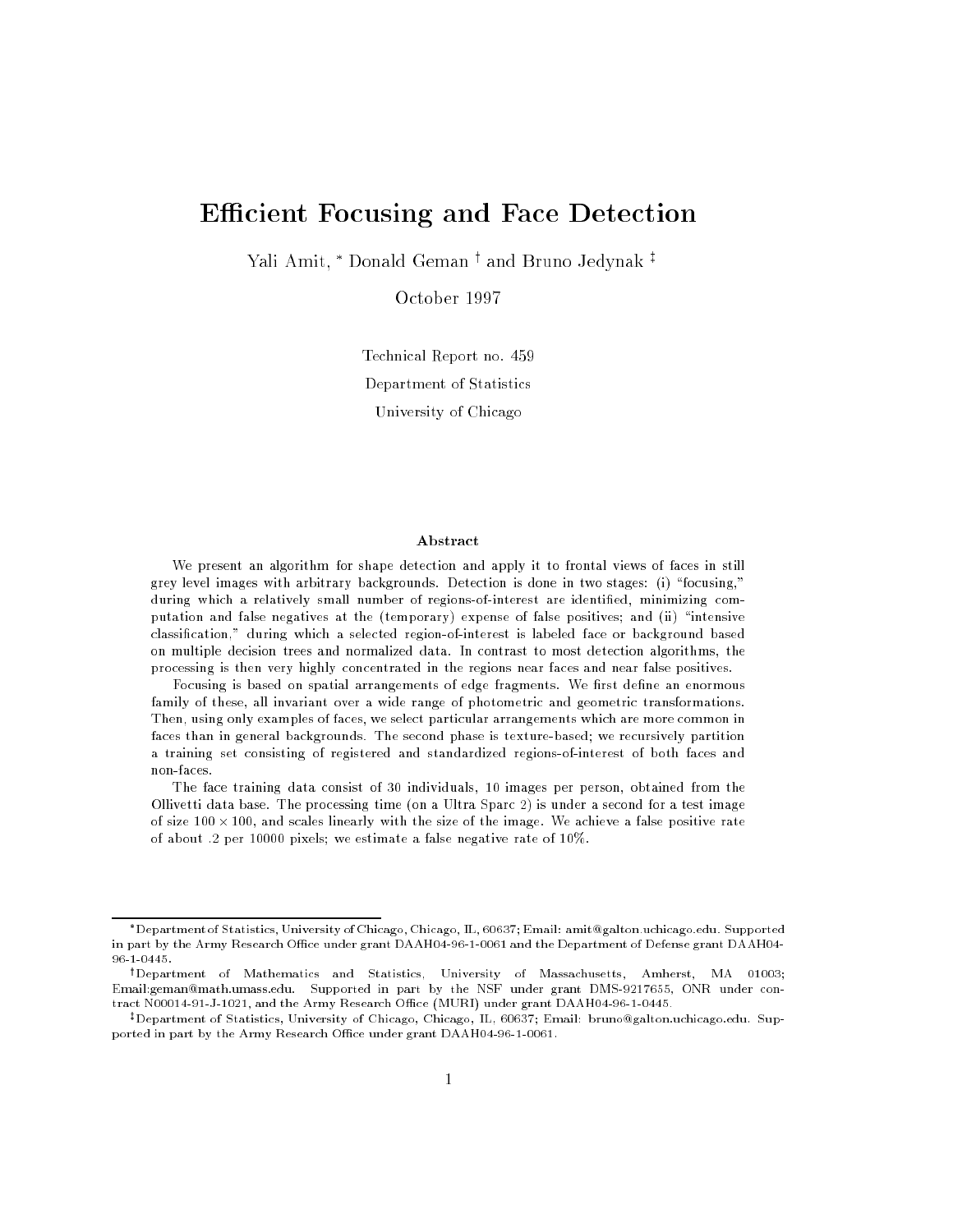#### $\mathbf 1$ **Introduction**

We present an algorithm for detecting instances of isolated objects against general backgrounds based on still grey level images. The algorithm is applied to detecting and localizing faces from frontal views, which is currently an active research area. Complications arise from diverse lighting, complex backgrounds, facial expressions and extra facial features (e.g., beards and glasses). One of the main applications is face recognition; indeed, most recognition algorithms assume the face is already detected or that the background is very simple.

In most existing algorithms every candidate for a "bounding box" is directly classified as "face" or "background". The gray levels are preprocessed to account for variations due to lighting and image acquisition using techniques such as histogram equalization and plane-fitting. The classifier is induced from training data, normalized in the same manner, and consisting of both face and "non-face" images; examples include  $[7, 14, 15, 16, 17, 20]$ . Most of these authors report low false positive rates and a false negative rate of less than 10%.

However, applying these algorithms directly to every candidate subimage is very costly. As a result, the more intensive processing is sometimes preceded by a fast filter designed to identify plausible locations with very few false negatives (i.e., missed faces), but at the temporary expense of a considerable number of false positives. For example, in [16], two neural networks are developed, one for 30 regions which allows the face to be displaced from the face to be displaced from the cent every ten pixels, and another, more discriminating, one, trained on 20 - 20 subimages and only applied to the subimages filtered by the first one. The total running time is then 20 seconds (on a Sun Ultra-Sparc 2) for the 392 - 272 image in gure 2. Other methods are based on rst extracting "interest points," especially distinguished facial features, such as an elliptical outline  $[12]$ , the eyes and mouth  $[9, 18, 19]$ , and local extrema  $[11, 10]$ . "Key features" are also prominent in  $[4, 6, 20]$ .

Efficient focusing is our primary objective. However, in contrast to the work cited above, our approach to visual selection does not utilize complex features, which might be as difficult to detect as the face itself. Instead, we use shape information derived from local primitives, basically edge fragments, which are invariant to linear gray level transformations. In addition, they are independent at distances on the order of the scale of the object, both in the "generic background" and "object" image populations. Significant differences in the density of these features in the two populations renders *global arrangements* even more discriminating and leads to efficient focusing. Final disambiguation between object and background at the flagged locations is based on texture information: After registration and standardization, the greyscale values serve as queries for constructing multiple decision trees. Other proposals for combining edge and texture information appear in [8] and [17].

Another link with some prior work, notably [4, 6, 8, 19], as well as our own previous work on shape recognition  $[2, 3]$  and model registration  $([1])$ , is the emphasis on geometrical relationships among selected points. In our framework, it is not the points themselves which are distinguished, but rather the global arrangements among their locations. Indeed, the localized features are generic (as in [13]) and too primitive and common to be informative about shape. All the discriminating power derives from spatial arrangements.

In fact, we initially consider a virtually infinite-dimensional family of arrangements, sufficiently rich that an appropriately chosen *subfamily* can separate nearly any generic shape class from general backgrounds. The selection of specic features for selective attention is based on training data. A similar procedure was investigated in [2] and [3], where shape features and tree classifiers were jointly induced during learning. The work here extends that program.

The paper is organized as follows. In section 2 we define the problem more precisely and give a compact summary of the algorithm together with some experimental results. The various components are fleshed out in the ensuing sections. In section 3 we introduce the family of features and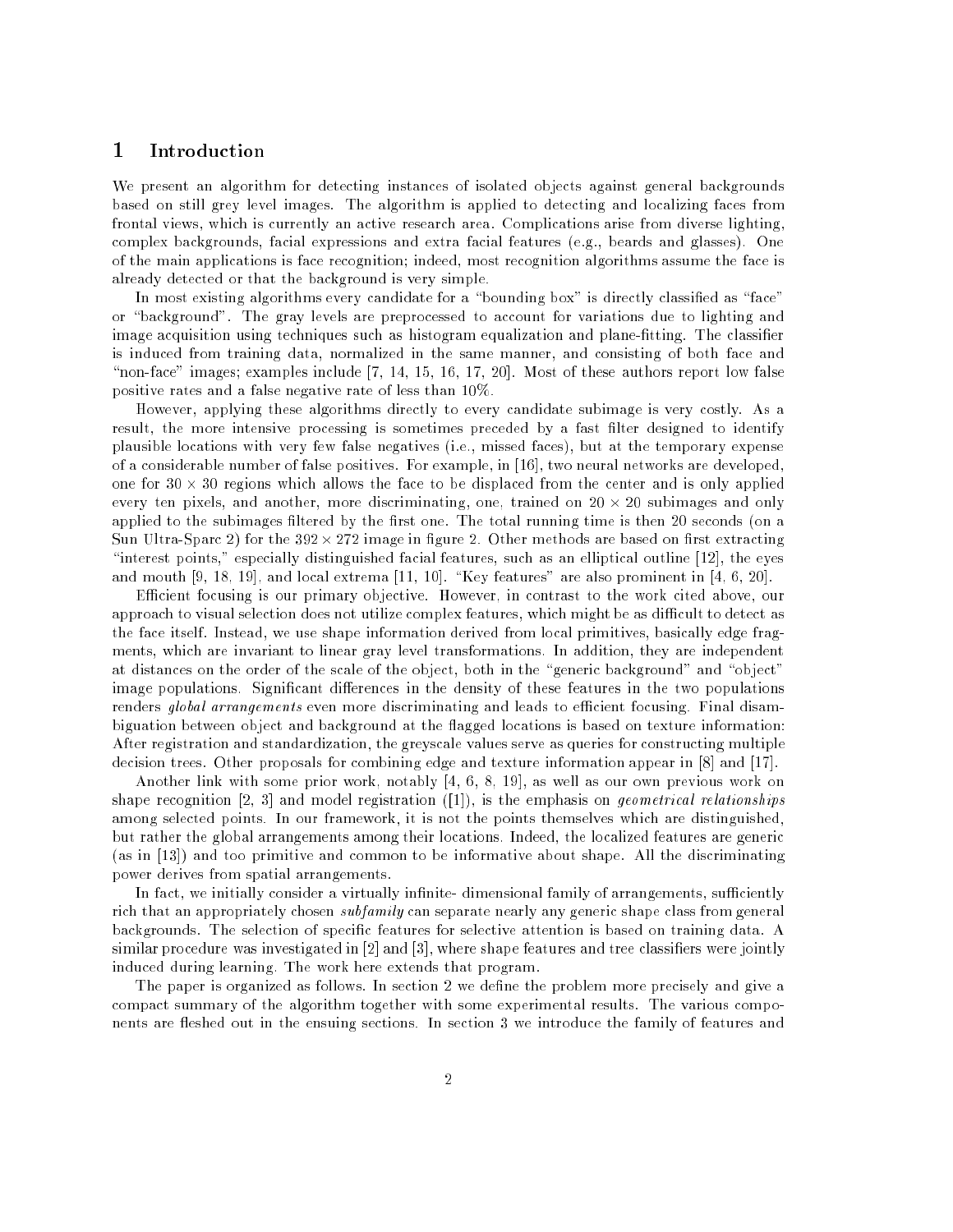pinpoint some key assumptions regarding their joint distribution in faces and background. Training is explained in section 4. The focusing procedure is detailed in section 5 and section 6 is a brief conclusion.

## <sup>2</sup> Overview of the Algorithm

### 2.1 Problem Formulation

The problem of face detection can be viewed as a classication problem: Each image location must be classified as face or background. Since we will be dealing with approximately frontal views, we assume the location of the face is identified by a basis of three distinguished points or *landmarks*, taken to be the "centers" of the two eyes and the mouth. It should be emphasized that there is no explicit search for "eyes" and "mouth" in the algorithm; this is merely a way of defining the location of a face.

Let G denote a  $48 \times 48$  reference grid; the points  $l_1 = (20, 20), l_2 = (33, 20)$  and  $l_3 = (27, 33)$ serve as reference points for the landmarks. Let  $I = \{I(z) : z \in Z\}$  be a test image on a lattice Z. Every triple of points  $\mathbf{b} = (b_1, b_2, b_3) \in \mathbb{Z}^3$  represents a candidate basis for the location of a face. These points also determine a unique affine map  $A_{\bf b}$  from G into the image, carrying  $(l_1, l_2, l_3)$  to  $(b_1, b_2, b_3)$ . The reference grid G is mapped by  $A_{\bf b}$  into a region  $R_{\bf b} = A_{\bf b}(G) \subset Z$  which is called the region-of-interest (ROI) of the basis b. Note that a ROI is actually a reference frame or candidate pose rather than simply a subimage. Each ROI  $R_b$  (equivalently, each basis b) will be classified "F" or "B" based on the image data  $\{I(z), z \in R_{\bf{b}}\}.$ 

Our goal is to detect faces at a range of distances of 10-20 pixels between the two eyes and at rotations of  $+/-10$  degrees. Larger faces in the original image are detected by downsampling to .75, .5 and .25 the original resolution. Taking into account these variations in scale and rotation at a fixed resolution and the variability of the relative locations of the landmarks in the population of races, we carculate on the order of 10° possible bases in a 100  $\times$  100 image. Since errors of 2-3 pixels in the location of the eyes or mouth can be ignored, each face corresponds to approximately 15000 bases. Under the assumption of one face per face the index probability that a basis of the probability that a corresponds to the landmarks on a face is on the order of 10  $^\circ$  .

### 2.2 Training

For any basis b, the *registered image RI*<sub>b</sub> on the reference grid G is  $RI_b(z) = I(A_b z)$ . The three landmarks are marked on all training images of faces and each of these is registered to  $G$ ; thus the three marked landmarks appear at  $l_1$ ,  $l_2$ ,  $l_3$ .

The purpose of training is to identify a collection of local binary features  $X_i, i = 1, \ldots, k$ , and corresponding locations  $c_i \in G, i = 1, ..., k$ , such that each  $X_i$  is present in a small neighborhood of  $c_i$ for approximately one-half the training images of faces. We presume these properties "generalize" to face images on arbitrary ROI's  $R_b$  provided, of course, that the locations  $c_i$  (and their neighborhoods) have the same local coordinates in  $R<sub>b</sub>$ . In addition, the "density" of these features in the "background population" is sufficiently low that if a randomly sampled region-of-interest is registered to  $G$ , the likelihood of finding  $X_i$  near  $c_i$  is considerably less than one-half for each  $i = 1, ..., k$ .

Such features are easy to identify because they are extracted from the pool of all local arrangements of edge fragments, which is enormous and which has certain invariance properties. Moreover, due to very weak statistical dependence among the features, one can then identify a collection  $\{(i_1,i_2,i_3)\}\$  of triples of local features with the property that each training image has at least one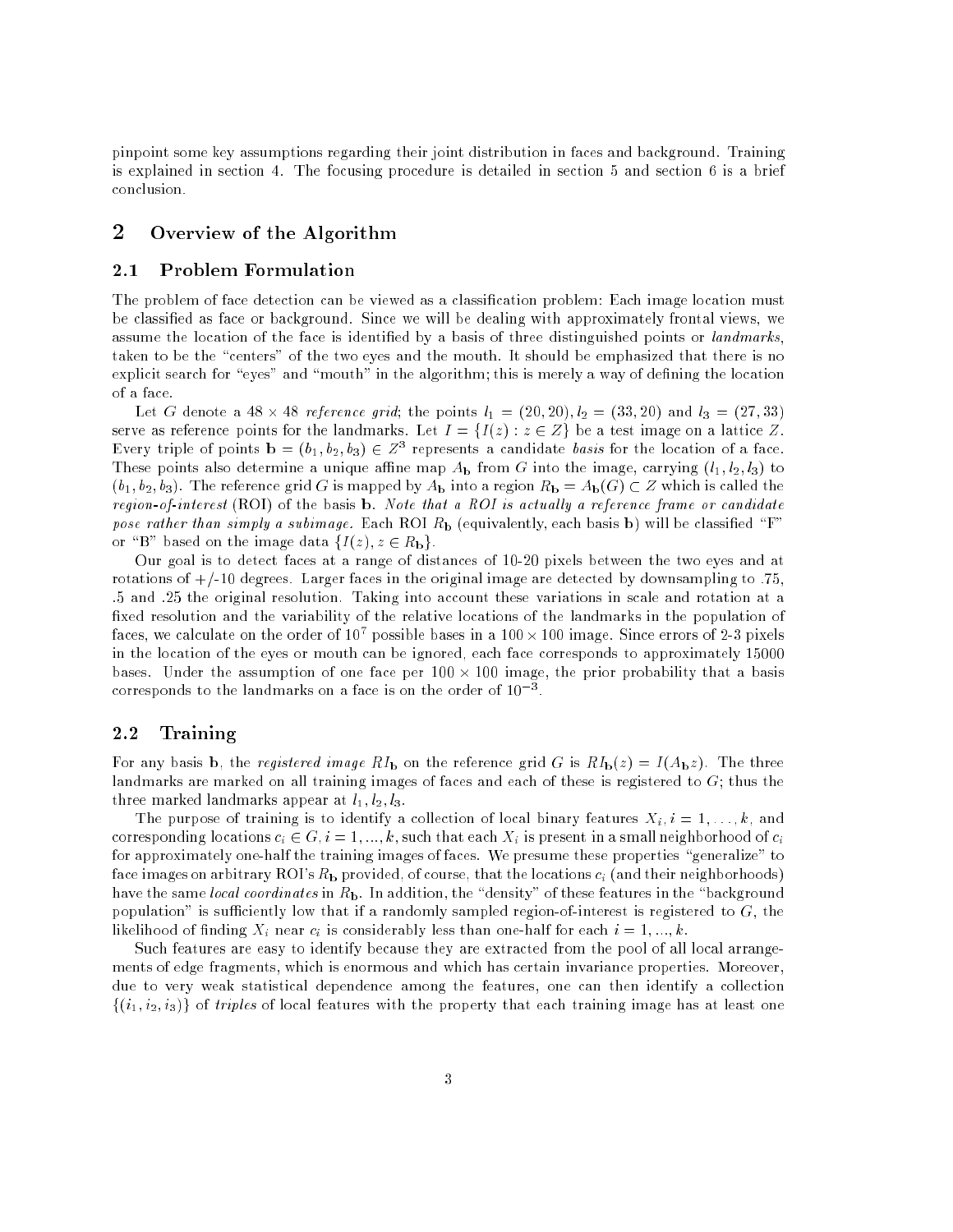triple present, i.e., feature  $X_{i_j}$  is found at  $c_i$ , for  $j=1,2,3$ . The feature triple  $X_{i_1}, X_{i_2}, X_{i_3}$  is then associated with the triangle  $(c_{i_1}, c_{i_2}, c_{i_3})$  in G.

## 2.3 Focusing

The locations of all the local features  $X_i$ ,  $i = 1, ..., k$ , in a test image are precomputed. For each triangle  $(c_{i_1}, c_{i_2}, c_{i_3})$ , a search is then carried out for triples of pixels  $z = (z_1, z_2, z_3), z_i \in Z$ , such that feature  $X_{i_j}$  is at  $z_j$ ,  $j=1,2,3$ , and such that the two triangles defined by z and  $(c_{i_1},c_{i_2},c_{i_3})$ are similar to within scale changes of  $+/-25\%$ , rotations on the order of 10 degrees, and other small deviations in shape. There is a unique affine map  $A_{\mathbf{z}}$  taking the locations of  $c_i$ , into  $z_j$ ,  $j = 1, 2, 3$ . The triple  $b_1 = A_z l_1$ ,  $b_2 = A_z l_2$ ,  $b_3 = A_z l_3$  is then a hypothesis for the location of a face in the image.

There are on the order of 15000 bases around the hypothesized one which would yield locations consistent with each z. The hypothesized basis serves as a representative of this cluster. This amounts to a posteriori clustering of the bases as opposed to a priori clustering utilizing some coarser grid. As observed in other algorithms, if the bases are clustered a priori in order to reduce computation time then the number of false negatives increases sharply. The collection of triangles is thus a mechanism for visual attention ("focusing") by identifying plausible clusters of bases. Due to the sparsity of the local features in the background, the number of ROI's identied by the collection of triangles is on the order of several hundreds as opposed to millions.

### 2.4 Intensive Classification

Each hypothesized ROI  $R<sub>b</sub>$  is then registered to  $G$  and classified as face or background based on grey-level patterns (i.e., texture) in  $RI_{\bf b}^0 = \{RI_{\bf b}(z), z \in G^0\}$ , where  $G^0$  is a  $20 \times 20$  subgrid  $G$ located around the landmarks (two eyes and center of mouth). The subimage  $RI_{\bf b}^0$  is standardized by subtracting the mean of the gray level values and dividing by the standard deviation. This yields a normalized (i.e., registered and standardized) image  $N I_{\rm b}^0$  for each basis **b** detected by a triangle. The vector  $N_{\rm b}^{\rm u}$  is classified using a collection of randomized decision trees induced from a data set consisting of normalized training faces, and a collection of false positives identified on generic background images by the collection of triangles, which are also normalized. The splits in the trees are based on thresholds of the gray levels at individual pixels. These trees are aggregated to yield a classication of a detected basis.

### 2.5 Performance

The training data consist of 30 people, 10 images per person, obtained from the Ollivetti data base. In addition, a set of several hundred background images with no faces was downloaded from the net. We achieve a false positive rate of about .2 per 10000 pixels. A false negative rate of under 10% is estimated using an extra 100 test images from the Ollivetti data base tested at a variety of resolutions. The processing time (on a Ultra Sparc 2) is about one second for an image of size 100 - 100, and scales linearly with the size of the image.

In figure 1 we show the result for one image; in this case only one box is detected by the algorithm. Also shown is the corresponding basis triangle which represents an estimate on the locations of the eyes and mouth. Figures 2 and 3 show similar results for two other images. Figure 2 shows the detected boxes on an image alongside a gray-scale rendering of the *logarithm* of the number of times each pixel in the image is accessed for some form of calculation. The corresponding image for most other approaches to face detection, particularly those based on articial neural networks, would be virtually flat.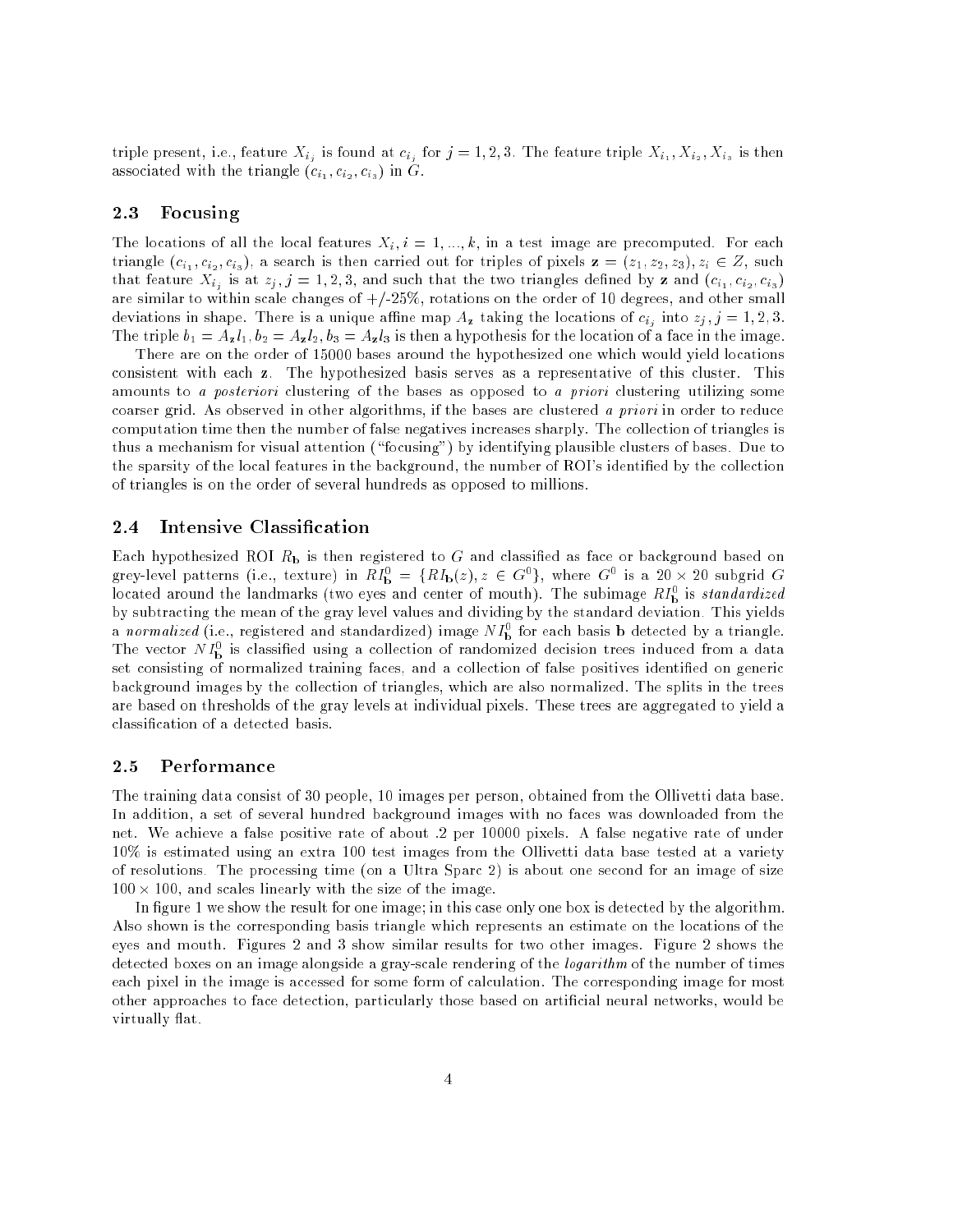

Figure 1: The detected bounding box and the detected eyes and mouth.

## <sup>3</sup> A Class of Features

Our aim is to construct a very rich family of binary features. The construction is recursive, basically problem-independent, and leads to a hierarchy of shape descriptors with certain invariance properties. The selection of specic features for detecting faces is based on training data and the learning process is described in the following section.

Let  $X(z)$  be a binary function denoting the presence or absence of a *local* image property in the vicinity of z. Thus  $X(z)$  is a function of the image data in  $I(z + N)$ , where  $\{I(z), z \in Z\}$  is the raw image data and  $N$  is small neighborhood of the origin. We seek invariance to gray scale transformations induced by changes in lighting (or other factors), and to spatial deformations in the range prescribed earlier, i.e. scaling of  $+/-25\%$ , rotations of  $+/-10$  degrees and other small deformations. In particular, the local features should be largely invariant under the registration process itself.

#### 3.1 Elementary Tests  $3.1$

All the features used for visual selection are based on comparisons of differences of gray levels, which we refer to as *elementary tests*. The neighborhood N is the immediate  $3 \times 3$  neighborhood of the origin.

**Comparison of differences:**  $E(z_2) = 1 \Leftrightarrow |I(z_1) - I(z_2)| < |I(z_2) - I(z_3)|$ , where  $z_1, z_2, z_3$  are adjacent pixels, either in a row, column or diagonal, or forming a right angle with  $z_2$  at the vertex. It is clear that these tests are strictly invariant to linear grey-scale transformations and nearly invariant under the types of geometric deformations mentioned above.

Let  $R_1, R_2, \ldots, R_k$  be a collection of  $r \times r$  subregions of a ROI  $R_{\bf b}$  with centers  $z_i, i = 1, \ldots, k$ , such that  $|z_i - z_i| > r$ . (Typically  $5 < r < 10$ ). Let  $\mathbf{E}_i$  be the collection of all elementary tests at all locations in the region  $R_i$ . We make the following two assumptions:

**Assumption One: Conditional Independence.** The random vectors  $\mathbf{E}_i$ ,  $i = 1, \ldots, k$ , are independent conditional on the class of the data (here face or background). In other words, given that the image data in the ROI is a face, with the two eyes near  $b_1$  and  $b_2$  and the center of the mouth near  $b_3$ , the random vectors  $\mathbf{E}_1, ..., \mathbf{E}_k$  are statistically independent; similarly given "background."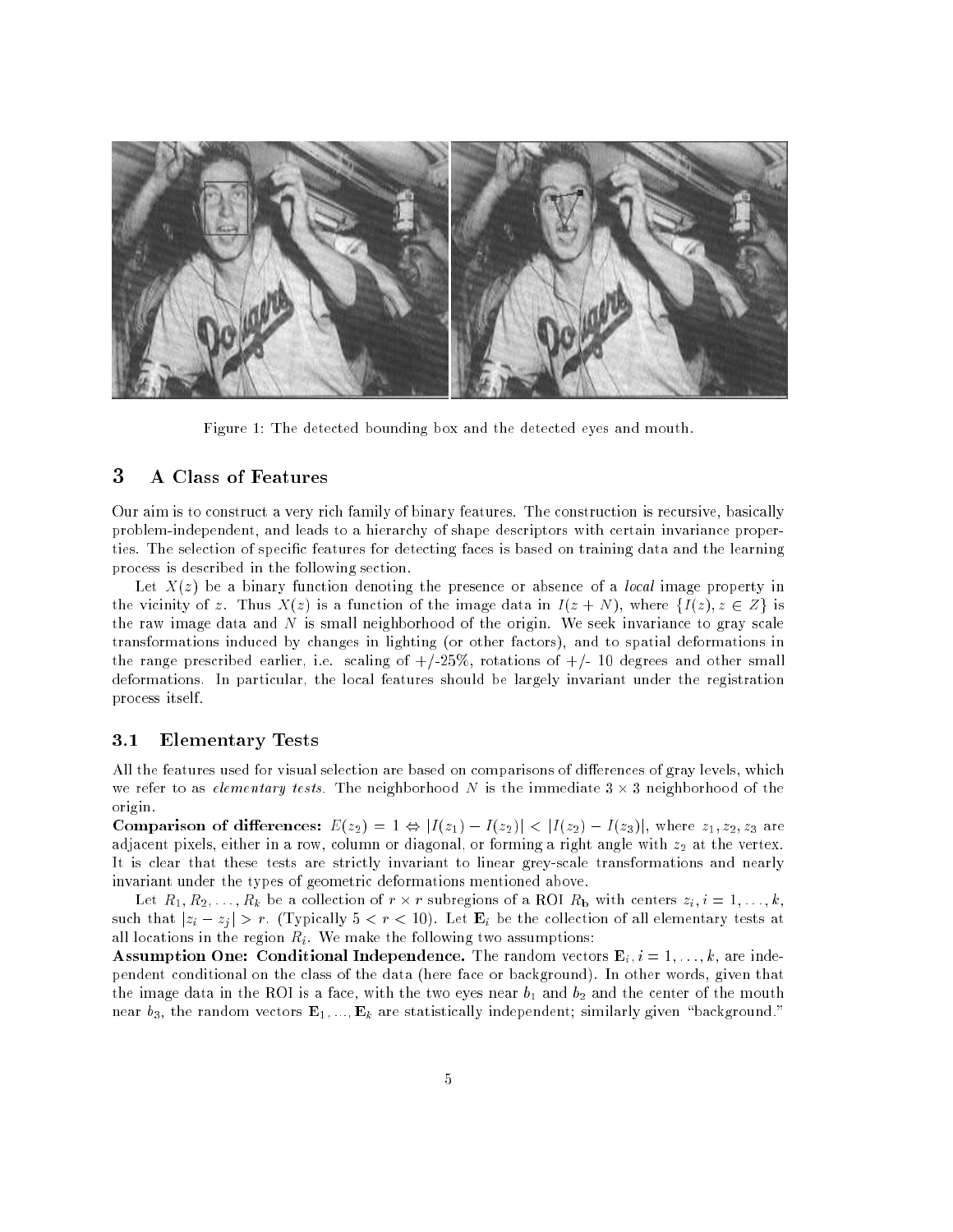

Figure 2: Top: The detected boxes. Bottom: A gray scale rendering, on a log-scale, of the number of times a pixel is accessed.

We do not believe this property holds for the actual gray level intensities  $\{I(z), z \in R_i\}, i = 1, ..., k$ , due to long range correlations induced, for example, by lighting effects.

**Assumption Two: Stationarity.** Realizations of each  $\mathbf{E}_i$  in the "background" represent a stationary point process. That is, the probability of any particular value of  $\mathbf{E}_i$  is independent of the location of  $R_i$  in the ROI. This is obviously not true if the image is a face.

Let  $X_R$  denote a binary feature which depends only on the elementary tests in an  $r \times r$  support region R. There are several consequences of these two assumptions for any features  $X_{R_i}, i=1,\ldots,k,$ relative to the regions  $R_i$  above.

1.  $X_{R_1},...,X_{R_k}$  are conditionally independent given face and given background.

2. Meaningful estimates of the likelihood of the event  $\{X_R = 1\}$  given background and given face can be obtained due to the local nature of the features and the invariance to linear gray level transformations. Due to translation invariance the statistics for background are expressed by density per pixel, and estimated by counting the number of pixels  $z$  in a large number of background images for which  $X_R = 1$  where R is centered at z. The estimates for faces are obtained by counting the number of *registered* training images for which  $X_R = 1$ .

**3.** Any family  $X_{R_i}$  ,  $i = 1, \ldots, k$ , which has different statistics on face and background, i.e.,  $P(X_{R_i} =$  $1|F| > P(X_{R_i} = 1|B)$ , immediately yields a classical likelihood ratio test. Thresholds for rejection of the background hypothesis at various levels of false positive and false negative probabilities can be essentially calculated analytically. If the  $X_{R_i}$  were (conditionally) identically distributed, then a sufficient statistic for the likelihood ratio test would simply be  $\xi = \frac{4}{3} \{ 1 \le i \le k : X_{R_i} = 1 \}$ ; the background hypothesis is rejected for  $\xi > N$ .

Every feature X we consider is a disjunction (ORing) of conjunctions of elementary tests. However, we do not entertain this entire family, but rather a subfamily, still extremely rich, which is constructed in a recursive fashion. For example, the elementary tests always appear in fixed local patterns which we call "tags." The end result is an enormous family of *generic* features. Then, during training (section 4), we single out certain ones with suitable discriminating power and computational cost for detecting faces.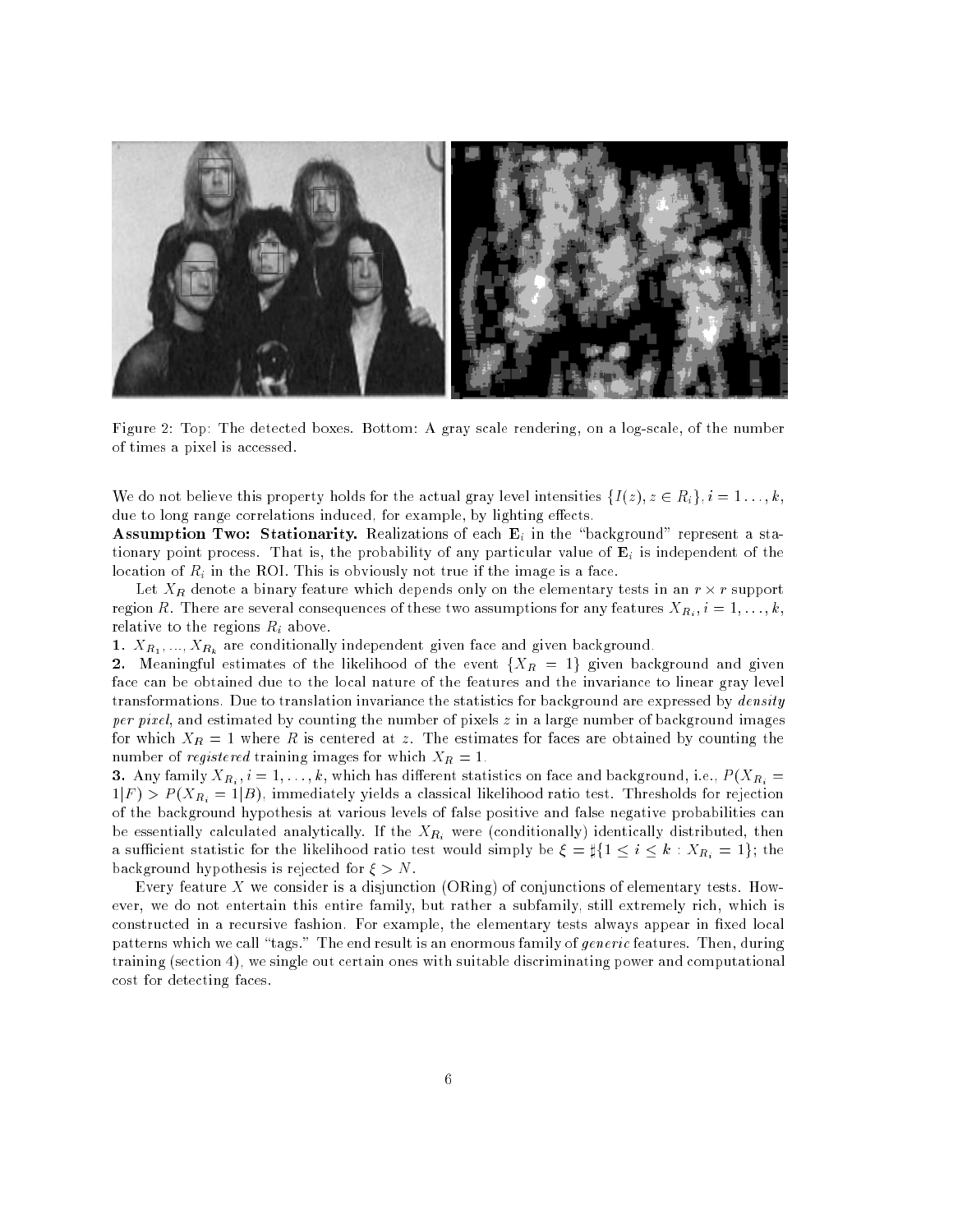

Figure 3: Two additional detection examples.

### 3.2 Tags

Tags are conjunctions of adjacent elementary tests in small neighborhoods of at most 4-4. These are essentially oriented "edge detectors." Given a pair of adjacent pixels z, y let  $v = z - y$  and w be the 90 degree rotation of v. Denote  $z_1 = z + w$ ,  $z_2 = z - w$ ,  $z_3 = z + v$  and  $y_1 = y + w$ ,  $y_2 = y - w$ ,  $y_3 = y - v$ . An edge is present at z if

$$
|I(z) - I(y)| > \max_{i=1,2,3} (\max (|I(z) - I(z_i)|, |I(y) - I(y_i)|)).
$$

The orientation of the edge is v if  $I(z) > I(y)$  and  $-v$  otherwise. Thus six intensity difference comparisons are involved in defining the edge. (We rule out any location where the magnitude of  $|I(z) - I(y)|$  is less than 8 on a scale of 0 to 255.) There are eight tag types corresponding to four orientations matched with the sign of the center difference. Let  $T_1, ..., T_8$  denote these features:  $T_t(z) = 1$  if and only if there is a tag of type t at  $z \in Z$ .

We use "edge tags" mainly due to the importance of edges in image analysis and our familiarity with features of this nature. Furthermore, such features provide a small number of simple repeatable structures from which all higher level features can be composed. This has important implications for storage and computation. Finally since the tags involve conjunctions of adjacent elementary tests they exhibit a high degree of invariance to spatial deformations, in particular scaling. Still, it may well be that there are other, more effective functionals of the elementary tests.

### 3.3 Tag Arrangements

It is not efficient to terminate the "grouping process" with the tags themselves because their density in the background is high and their individual discriminating power is low. Moreover, any single, fixed spatial arrangement of tags, namely  $\{T_{t_1}(z_1) = 1, ..., T_{t_m}(z_m) = 1\}$ , is clearly lacking in invariance and much too rare for all but small values of  $m$ . Every feature we consider is a *disjunction* of such spatial arrangements which we continue to call a tag arrangement  $(TA)$ , although a more appropriate description might be "flexible tag arrangement."

More formally, let  $\mathbf{D} \subset \mathbb{Z}^m$  be any subset of the m-dimensional lattice with the property that  $z_1 \in W_1$  for any  $(z_1, \ldots, z_m) \in \mathbf{D}$  where  $W_1$  is a small neighborhood of the origin. Let  $\mathbf{t} = (t_1, \ldots, t_m)$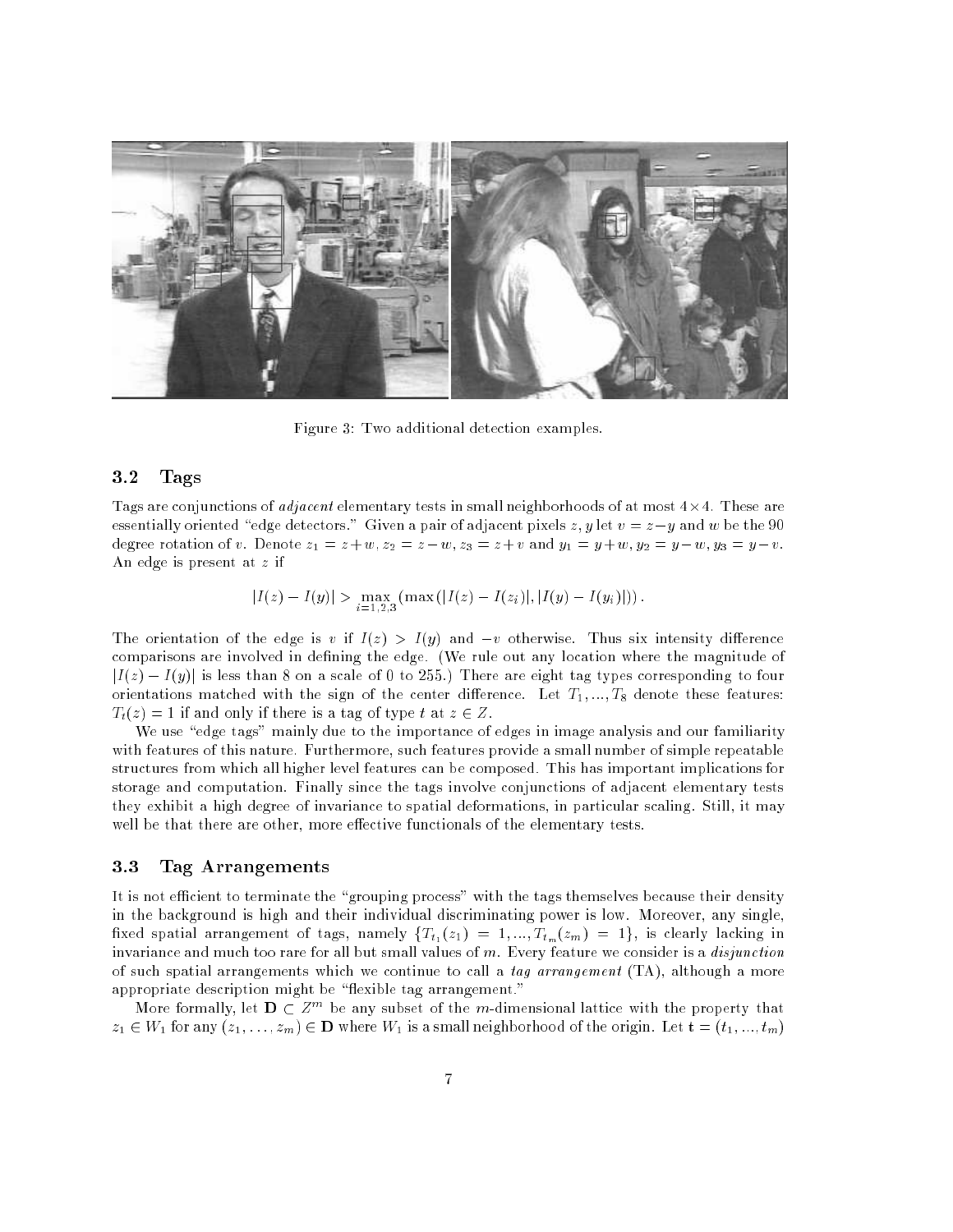$(1 \le t_i \le 8)$  be any sequence of tag types. The pair  $Z = (\mathbf{D}, \mathbf{t})$  is called a tag arrangement. For  $z \in Z$  let  $\mathbf{D}_z = \{(z_1, \ldots, z_m) : (z_1 - z, \ldots, z_m - z) \in \mathbf{D}\}\)$ . Define a binary feature  $X(z)$  at  $z \in Z$  by

$$
X(z) = \max_{(z_1, ..., z_m) \in \mathbf{D}} \min_{1 \le i \le m} T_{t_i}(z_i + z) = \max_{(z_1, ..., z_m) \in \mathbf{D}_z} \min_{1 \le i \le m} T_{t_i}(z_i).
$$

Thus,  $X(z) = 1$  if and only if the arrangement  ${T_{t_1}(z_1) = 1, ..., T_{t_m}(z_m) = 1}$  appears for some  $(z_1, ..., z_m) \in \mathbf{D}_z$ . Our family consists of all such binary features over choices of m, t and  $\mathbf{D}$ . We will assume that the arrangement is at the scale of the reference so that  $|z_i - z_j| \leq 48$  for any  $(z_1, ..., z_m) \in \mathbf{D}$ .

Given an image I, each occurrence  $X(z) = 1$  is referred to as an *instance* of X. Every feature we use, from the tags to the triangles mentioned earlier, is a tag arrangement. Notice that the types of tags in a TA are not necessarily distinct. On the contrary, some of the most invariant and discriminating TA's involve, naturally, several tags of the same type which "line up" in accordance with their orientation to form small curve-like structures.

A TA X will be called a *local tag arrangement* (LTA) if in fact all the spatial configurations  $(z_1,...,z_m)\in \mathbf{D}$  are confined to a fixed  $r\times r$  neighborhood of the origin. In this way, the assumptions of section 3.1 are in force. The *density* of an LTA X in the background, is  $P(X(z) = 1|B)$ , which is independent of z due to stationarity.

**Example1 (LTA).**  $D = \{0\} \times \{W_2\} \cdots \times \{W_m\}$  where  $W_2, ..., W_m$  are neighborhoods of the origin of size at most  $r \times r$ . In other words the tags "around"  $t_1$  are allowed to "float" over a small subregion determined by the location of  $t_1$ . In this case  $X(z) \leq T_{t_1}(z)$  so that the density of such a TA is necessarily lower than that of  $T_{t_1}$ . The LTA's we use are of this form and therefore provide a filter on the tags at which they are centered. For an example of the regions defining an LTA see figure 4. The TA's used in our previous work [2] were also of similar form.

**Example 2 (Triangle).** Consider three LTA's  $X_i = (\mathbf{D}_i, \mathbf{t}_i), i = 1, 2, 3$  made respectively from  $m_1, m_2, m_3$  tags. Given three regions  $U_1, U_2, U_3$ , the binary feature corresponding to the requirement that, for each  $i = 1, 2, 3, X_i(z) = 1$  for some  $z \in U_i$ , is again a TA with  $m = m_1 + m_2 + m_3$ ,  $t = (t_1, t_2, t_3)$  and  $t = \forall z_i t_0 + t_1 z_1 \cdots \forall z_i t_0 z_i + t_2 z_i z_i$ 

For the definition of tags in terms of the elementary tests there was no need for ORing because the tests were adjacent and in the range of allowable spatial deformations this adjacency is preserved. This accounts for the high degree of invariance we observe in the tags themselves. On other hand, the LTA's involve relations among more complex structures which may not necessarily be adjacent. Spatial deformations may alter the distance between such structures so that some degree of flexibility is needed in the definition to preserve invariance. The degree of invariance can be controlled by the size of the regions  $W_2, ..., W_m$  in the definition. Of course increasing the size of the W increases the density of the LTA's and hence the computational cost of the algorithm.

On a set of several hundred generic background images we have observed a tag density of :034 per pixel for each type. For LTA's constructed with regions W consisting of about ten pixels, the densities corresponding to  $m = 2, 3, 4$  are, respectively, 0.006, 0.004. The rather gradual decrease in density is due to the high degree of dependence among nearby edge fragments. Figure 5 shows all the instances of tag '0' on the image processed in figure 1 and all the instances of an LTA centered at tag '0'. The reduction in density is apparent. On the other hand this LTA appeared on over 50% of the registered training images in a small region in the upper left hand part of the face. See figure 6 below.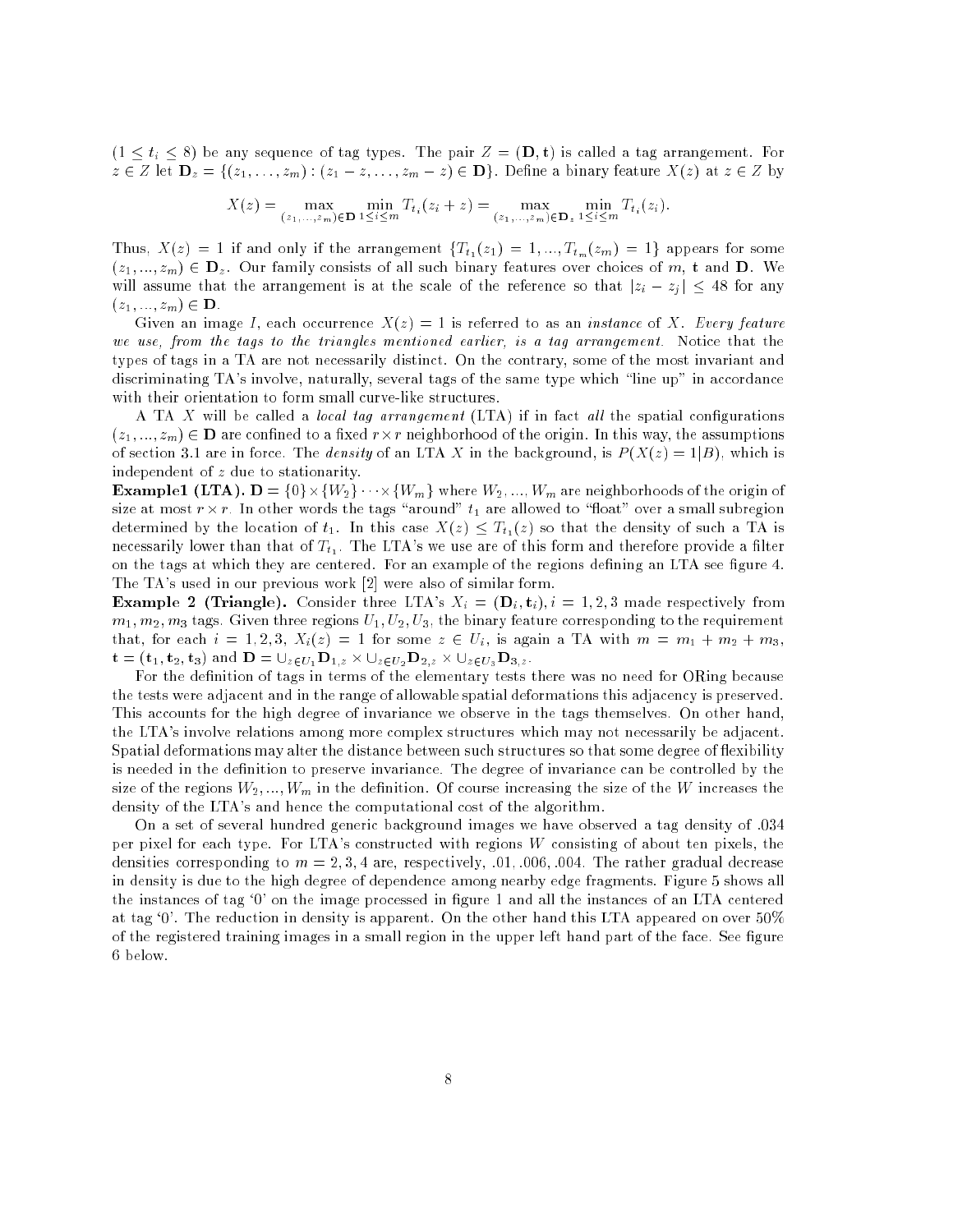Figure 4: An example of regions  $W_2$ ,  $W_3$  for an LTA.



Figure 5: Top: Instances of tag type '0' on an image. Bottom: Instances of an LTA centered at tag type `0'.

## <sup>4</sup> Training

The features are selected from the family of TA's. The particular ones chosen are those with the highest discriminating power for a given classification problem and a given set of parameters controlling error rates and total computation. The classication problem at hand is separating ROI's which represent a face from all others. There are two distinct training phases corresponding to focusing, which is based on edge information, and final classification, which is based on grey level congurations in normalized data.

## 4.1 Selecting Dedicated TA's for Focusing

The training set consists of 300 registered images of faces based on 30 individuals. Our goal is identify LTA's which are relatively more common in faces near a given location in  $G$  than in arbitrary background images registered to  $G$ . Focusing is then based on TA's which are constructed from the selected LTA's by the procedure outlined in Example 2 above and discussed in more detail below.

More specifically, we seek LTA's X which appear in a small, particular,  $n \times n$  region  $C \subset G$ in at least a fraction  $1 - \alpha$  of the faces and at most a fraction  $\delta$  of background ROI's registered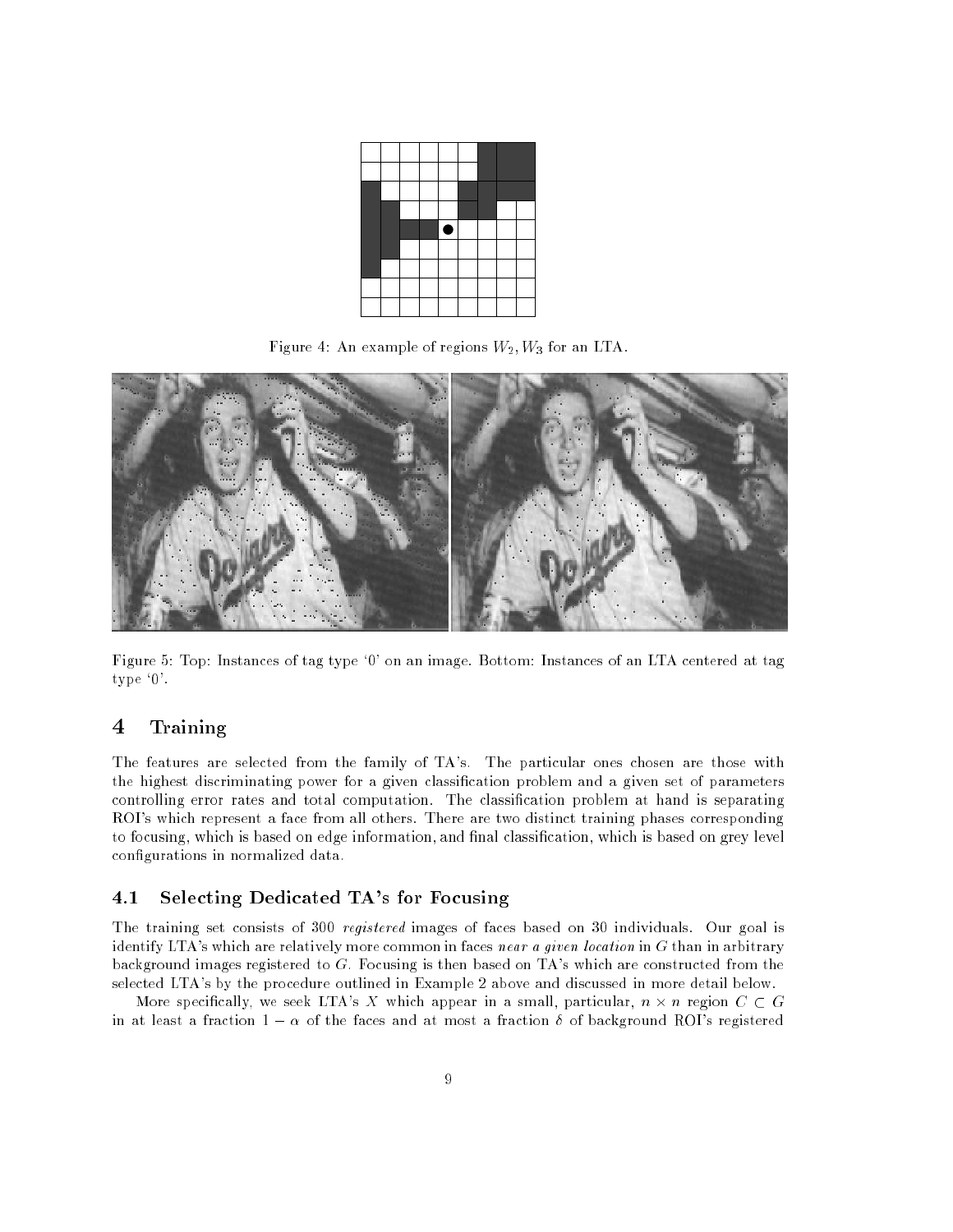

Figure 6: Left: The locations of one LTA aggregated over the training set; the frequency at a pixel is proportional to darkness. The three landmarks are also shown. Right: Another LTA.

to G. We assess the prevalence in faces by the fraction of the 300 registered training faces for which  $X(C) = \max_{z \in C} X(z) = 1$ . The particular parameters chosen depend on target error rates and computational load; this will be discussed below. The "false positive" rate  $\delta$  is estimated by multiplying the density of the LTA by  $n^2$ , the number of pixels in C; this is a crude upper bound since in effect we are replacing the probability of the union of events by the sum of the probabilities. Figure 6 shows the sum of 300 binary images in each of which all locations of one particular LTA is marked; the dark spots indicate high frequency locations.

The search procedure is recursive and very similar to the one described in [3]. The basic idea is to add the tags one at a time based on trying to keep the faces together. For each location  $z \in G$  and tag type  $t_1$  look for pairs  $(t_2, W_2)$  such that the LTA corresponding to  $\mathbf{D} = \{0\} \times \{W_2\}$  maximizes  $P(X|C) = 1|F$ ), where C is the  $n \times n$  neighborhood of z. (the probability is estimated from the 300 images). If more than  $100(1 - \alpha)$ % of the faces stay together, add one more tag by maximizing the incidence in faces over LTA's with  $m=3$  and  $t_1, t_2$  and  $W_2$  fixed. If the maximizer still achieves the threshold  $1 - \alpha$ , then add a fourth tag, and so forth.

The whole procedure is easily automated and a set of LTA's  $X_1, ..., X_k$ , with regions  $C_1, ..., C_k$ , and with the desired  $\alpha$  and  $\delta$ , can be identified in minutes. This is possible (for virtually any shape class) due to the use of non-informative, ordinary edge fragments and the resulting extraordinary richness of the family of all local arrangements of these. In our view, a procedure based instead on informative and distinguished points, such as junctions, boundary singularities, concavities, etc., is not feasible. Special points are too scarce and too hard to identify, leading to a comparatively limited family of unstable arrangements

### 4.2 Parameters

The three principal "performance" parameters are of course the false negative rate, the false positive rate and the total amount of computation. Keeping the latter in check necessitates using repeatable substructures and limiting the number of ROI's which pass the "threshold test" or "triangle search," i.e., finding at least  $N=3$  of the  $X_i$  somewhere in designated regions  $C_i$ . It is only these ROI's which are considered for further processing, including normalization. The parameters  $\alpha$  and  $\delta$  defined above are the corresponding error rates for the individual LTA's  $X_i(C_i)$ . Since any face ROI which is "lost" during the triangle search is lost forever, we seek a very low false negative rate during focusing.

There are several "nuisance" parameters in the training algorithm, the main ones being the "depth" m of the LTA's and the number of triples, say M. We shall assume certain other parameters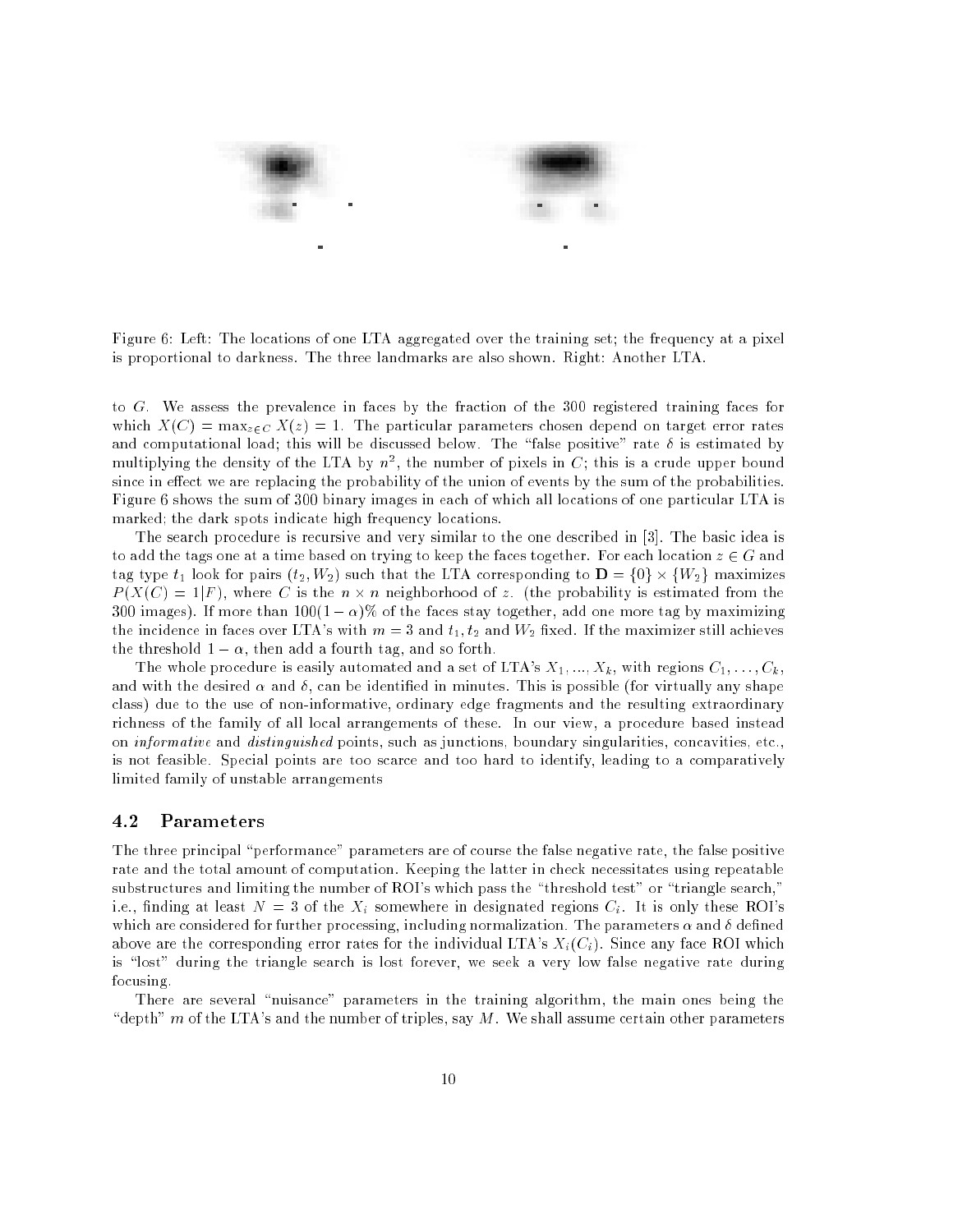are fixed throughout, such as the size of the regions  $W$  (set at around ten pixels) and the threshold in the likelihood ratio test (set at  $N=3$  since this is the minimum number necessary to determine a basis). Changing  $m$  and  $M$  has a direct bearing on performance. For example, increasing  $m$  leads to rarer events and smaller densities, but then  $M$  must be increased in order to "cover" the faces, and the net effect on total computation is not obvious. We have not systematically explored the tradeoffs. The choices given below were obtained mostly by trial and error. This was possible without excessive experimentation due to certain analytic calculations which exploit the two assumptions of conditional independence and background stationarity. For example, the error rates of a triangle,  $(X_1(C_1), X_2(C_2), X_3(C_3))$ , can be computed directly from the individual  $\alpha_i$  and  $\delta_i$  by exploiting conditional independence; and these rates in turn can be approximated, at least in the background, using the densities of  $X_1(z)$ ,  $X_2(z)$ ,  $X_3(z)$ .

We made  $k = 9$  LTA's of depth  $m = 4$ . Using  $5 \times 5$  regions C, this yielded  $\alpha_i \leq .4$  and  $\delta_i \leq 1 = 25 \times 0.004$  for each  $X_i(C_i)$ . Roughly speaking, then, each LTA covers at least one-half the faces and occurs in at most one-tenth the registered background ROI's. A simple calculation using the binomial distribution yields global error rates of under 10% false positives and under 10% false negatives for the threshold test. (Due to various approximations explained in section 5, the actual number of false negatives appears to be lower.) The number of triangles we actually use is somewhat less than  $\binom{9}{9}$ = 84 since we reject those with small angles (i.e., not suciently spread out) in order to obtain stable ane mappings (see section 5).

The ten percent false positive rate should be interpreted as follows. There are 107 candidate pases. We predict that 10° survive the threshold test and are not classified as packground. But these bases are very highly correlated. Indeed we know that for each basis which passes this test, approximately 15000 others in its vicinity will pass as well, and all of these bases would ag the same face if it were present. Hence there are only on the order of 100 clusters of bases which survive this test. In section 5 we explain how one can locate these clusters without actually looping through all the bases.

### 4.3 Classication Based on Normalized Grey Levels

Consider the subset of ROI's which are detected by the triangles. These subimages form a more homogeneous population than randomly chosen ROI's. This is due simply to the presence of certain local features at certain locations. Each such ROI has an associated basis b. A sample of such ROI's,  ${R<sub>b</sub>}$ , is obtained from a large collection of background images. Each of these is then registered and standardized to yield a "normalized" image  $NI_{\mathbf{b}}^{0}$  (see section 2.4.).

For the face training data, the landmarks are provided manually and the corresponding normalized image  $N I_{\rm b}^0$  is then determined. In order to enrich the training set of faces we randomly perturb the locations of the three landmarks. We regard the normalized ROI of a face as a robust source of information about characteristic grey level patterns in faces, i.e., about typical face textures. For example, the area around the mouth is usually darker than the area around the cheeks. Clearly the only reliable information of this nature resides in *relative* brightness values for *registered* data, which provides the justication for the normalization process.

Each normalized image is regarded as a 400 dimensional feature vector of real numbers typically lying between  $-2$  and 2. The standard CART algorithm ([5]) is applied to grow a classification tree from this training sample. There are two classes, "F" and "B" and the splits (questions) are elementary tests which compare a normalized grey level to a threshold. Each terminal node of this tree can also be assigned an estimate of the posterior distribution on faces and background. Note that this posterior is also conditional on the ROI having been detected by one of the triangles.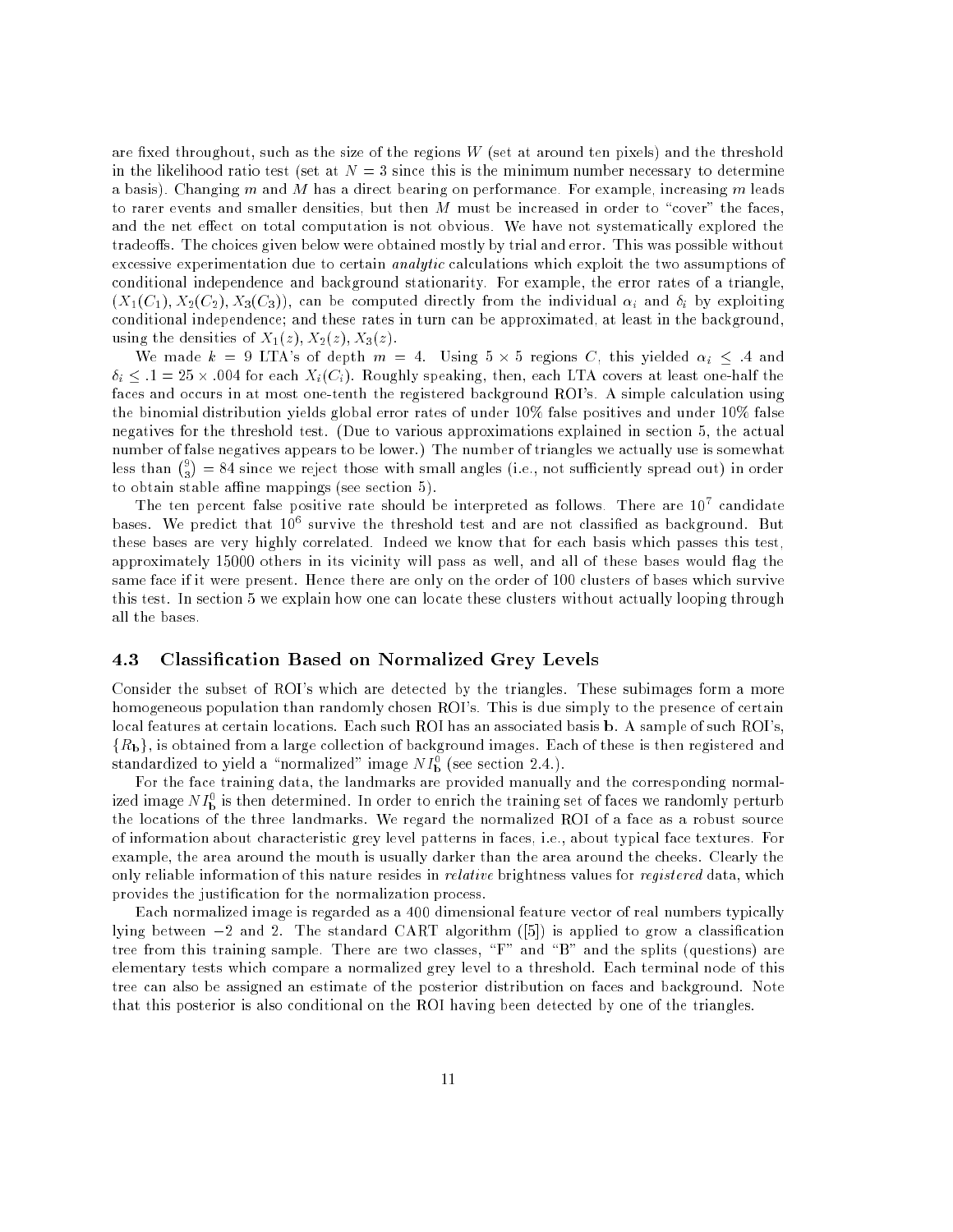## <sup>5</sup> Focusing

Recall that  $I = \{I(z) : z \in Z\}$  denotes a test image on Z and there is a region-of-interest  $R_{\bf{b}}$ corresponding to each basis  $\mathbf{b} = (b_1, b_2, b_3)$ , where the family  $\mathcal B$  of bases is limited by the allowed range of scalings, rotations, etc. This yields on the order of  $10^7$  ROI's, each to be classified as "B" or "F" based on the image data  $\{I(z), z \in R_{\bf{b}}\}.$ 

Let  $X_{ij}$  denote the j'th LTA in the i'th triangle,  $i = 1, ..., M$ , and let  $C_{ij}$  be its corresponding region in the reference grid. (Of course each  $X_{ij}$  is one of the LTA's  $X_1, ..., X_9$  and similarly for the  $C_{ij}$ .) Recall that  $RI_{\mathbf{b}}$  denotes the data in  $R_{\mathbf{b}}$  registered to G. Exact implementation of the entire detection algorithm means performing the following four steps:

- 1. For each  $\mathbf{b} \in \mathcal{B}$ , register the data in  $R_{\mathbf{b}}$  to G.
- 2. Check whether at least one of the triangles is present in  $RI_{\mathbf{b}}$ , i.e., calculate  $\mathcal{F}(\mathbf{b}) = \max_i \min_{j=1,2,3} X_{ij}(C_{ij}),$  where i runs over triangles.
- 3. If  $\mathcal{F}(\mathbf{b}) = 0$  (i.e., no triangle is present), classify  $R_{\mathbf{b}}$  as "B" and stop.
- 4. If  $\mathcal{F}(\mathbf{b}) = 1$ , normalize the data in  $RI_{\mathbf{b}}$  (as described in Section 2) and send the normalized grey-levels down each classification tree. Add the resulting distributions and classify  $R<sub>b</sub>$  as "F" or "B" according to the higher mass, or according to some other classification rule.

The algorithm we have implemented is a much faster variation based on an image-wide search for triangles in the original coordinates. First, notice that whereas the regions  $C_{ij}$  are specified in the reference frame, the LTA's  $X_{ij}$  themselves are defined in global coordinates in a basis-independent manner. Hence, due to the (near) invariance to the registration process (as discussed in section 3), we can search for individual LTA's *directly* in  $R<sub>b</sub>$  rather than in the image  $R<sub>I<sub>b</sub></sub>$ . Specifically, define  $C_{ij}(\mathbf{b}) = A_{\mathbf{b}}(C_{ij})$ , where again  $A_{\mathbf{b}}$  is the affine map taking the registered landmark locations  $(l_1, l_2, l_3) \in G^3$  to  $\mathbf{b} \in R_{\mathbf{b}}^3$ . Then, with high likelihood,  $\min_{j=1,2,3} X_{ij}(C_{ij}) = 1$  relative to the registered data RI<sub>b</sub> if and only if min<sub>j=1,2,3</sub>  $X_{ij}(C_{ij}(\mathbf{b})) = 1$  relative to the raw data on R<sub>b</sub>.

However, the algorithm still requires a loop over bases, even though the registration process need no longer be applied to every ROI. We can eliminate this loop by defining a tag arrangement  $\Delta_i$  for each  $i = 1, ..., M$  in terms of global coordinates, and a small basis-dependent region  $S_i(\mathbf{b})$ such that:  $\mathcal{F}(\mathbf{b}) \leq \mathcal{F}^+(\mathbf{b}) \equiv \max_i \max_{z \in S_i(\mathbf{b})} \Delta_i(z)$ . In other words,  $\mathcal{F}^-$  is more conservative filter. Let  $\mathcal{B}^*$  be the set of all bases for which  $\mathcal{F}^*(\mathbf{b}) = 1$ . Then clearly,  $\mathcal{B}^* = \bigcup_{i,z:\Delta_i(z)=1} \mathcal{B}_{iz}$  where  $B_{iz} = \{ \mathbf{b} \in \mathcal{B} : z \in S_i(\mathbf{b}) \}.$  It follows directly that we can replace the original algorithm by

- 1. Loop over  $z \in Z$
- 2. Loop over  $i = 1, \ldots, M$ , calculate  $\Delta_i(z)$ .
	- a If  $\Delta_i(z) = 0$ , goto next i.
	- b If  $\Delta_i(z) = 1$ , normalize the data in  $R_b$  for each  $b \in \mathcal{B}_{iz}$ , and send the normalized greylevels down each classification tree. Add the resulting distributions and classify  $R_{\rm b}$  for each  $\mathbf{b} \in \mathcal{B}_{iz}$  as "F" or "B" according to the higher mass, or according to some other classication rule. Goto next i.
- 3. Classify all remaining ROI's as \B".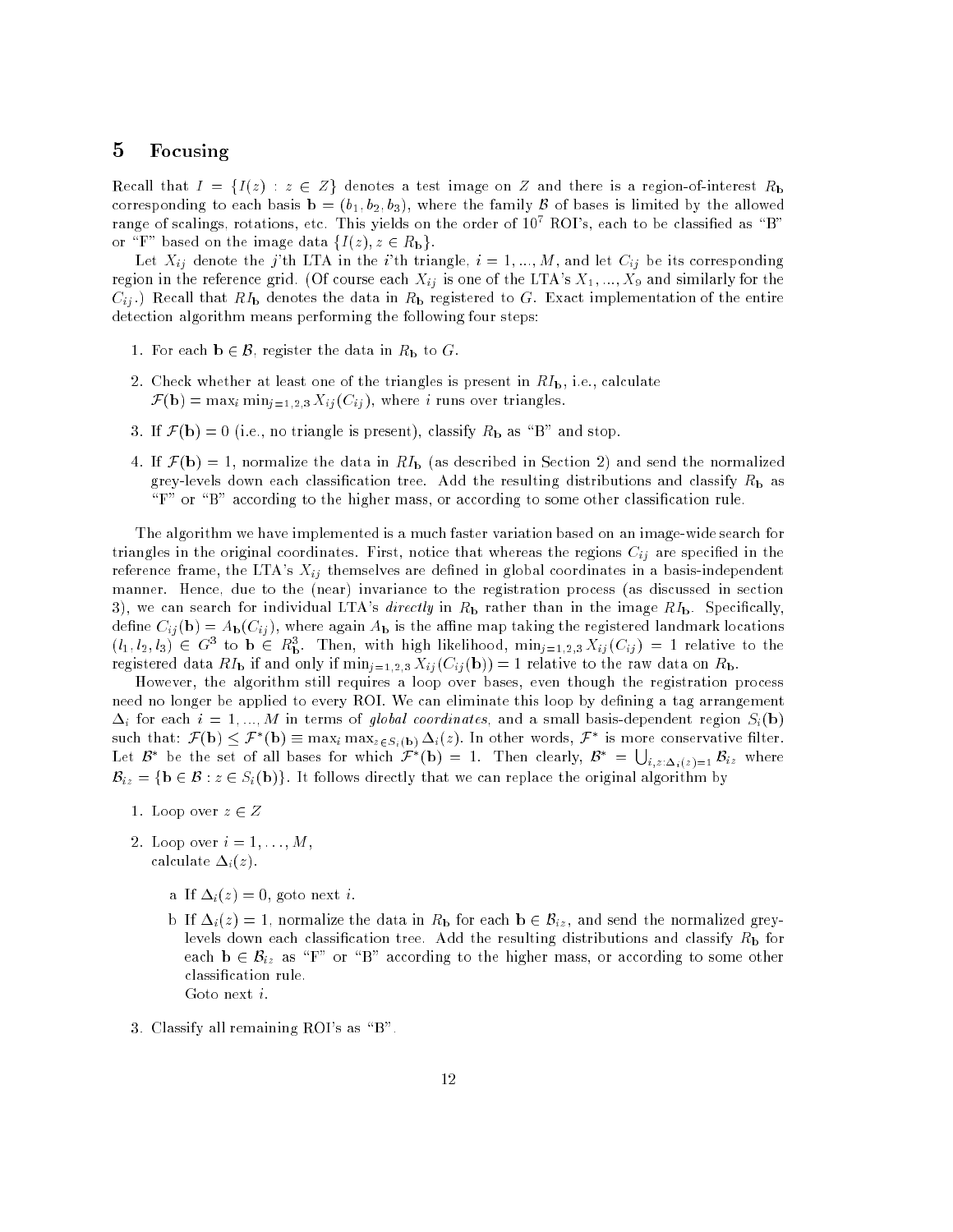A major speed-up is obtained by representing the "cluster" of bases  $\mathcal{B}_{iz}$  by a single element  $\mathbf{b} \in \mathcal{B}_{iz}$ . This basis is easily identified by a coordinate transformation based on the locations of three image locations in the detected triangle  $\Delta_i$ .

We conclude this section by describing the TA's  $\Delta_i$  and the resulting search process in the full image plane. The  $\Delta_i$ 's are defined in order to accommodate a range of scales of  $+/-25\%$ , small rotations and other deformations. Let  $c_1,...,c_9$  denote the centers of the  $5\times 5$  regions  $C_1,...,C_9.$ 

- 1. Loop over the entire image and find the locations of each of the tag types.
- 2. Loop through the locations of the tag types and find those which are at the center of any of the LTA's  $X_1, ..., X_9$ . The locations of all nine LTA's are then identified.
- 3. For each triangle  $c_{i1}, c_{i2}, c_{i3}$ :
	- (a) For each location  $z_1$  of  $X_{i1}$  search for  $X_{i2}$  in the 9  $\times$  9 region around  $z_1 + (c_{i2} c_{i1})$ .
	- (b) If an instance is found, say at  $z_2$ , calculate the predicted location z of  $X_{i3}$  by mapping  $c_{i3}$  according to the translation, scale and rotation which takes  $c_{i1}$  to  $z_1$  and  $c_{i2}$  to  $z_2$ .
	- (c) Search for  $X_{i3}$  in a  $5\times 5$  region around z. If it is found, say at  $z_3$ , a match  $\mathbf{z}=(z_1,z_2,z_3)$ is identified for the triangle  $c_{i1}, c_{i2}, c_{i3}$ .
- 4. For each such triple  $z = (z_1, z_2, z_3)$  identify the map  $A_z$  as above and the corresponding basis  $\mathbf{b} = (A_{\mathbf{z}}l_1, A_{\mathbf{z}}l_2, A_{\mathbf{z}}l_3)$ . This basis is a representative of the cluster of bases mentioned above; each ROI in the cluster has the indicated triple of LTA's.

This loop is many times faster than a loop through all bases. This image-wide search also provides an a posteriori clustering of the bases of the image. Only representative bases are then processed by the CART trees and ultimately classied as face or background. Our attempts to accelerate the loop through the bases by clustering them in an a priori way, say using a coarser grid, resulted in signicant increases in false negatives.

## <sup>6</sup> Conclusion

We have described a detection algorithm with two stages - focusing and intense classification. Focusing involves detecting at least one member of a family of global arrangements of local image features. This step is computationally very efficient and all but a relatively small number of potential regions-of-interest are discarded. Intensive classication involves normalizing the remaining regions-of-interest and implementing a tree-based classier for object versus background.

The training algorithm has two corresponding steps: identifying discriminating and invariant local features based on examples of faces, and making classication trees by recursively partitioning a training set consisting of both positive and negative examples, the latter being registered and standardized false positive ROI's detected by the feature arrangements in sample background images. Although described in the specific context of face detection, the algorithm is easily ported to other problems as will be illustrated in a forthcoming paper in which we also investigate connections to selective attention in natural visual systems.

## References

[1] Y. Amit. Graphical shape templates for automatic anatomy detection, application to mri brain scans. IEEE Trans. Medical Imaging,  $16:28-40$ , 1997.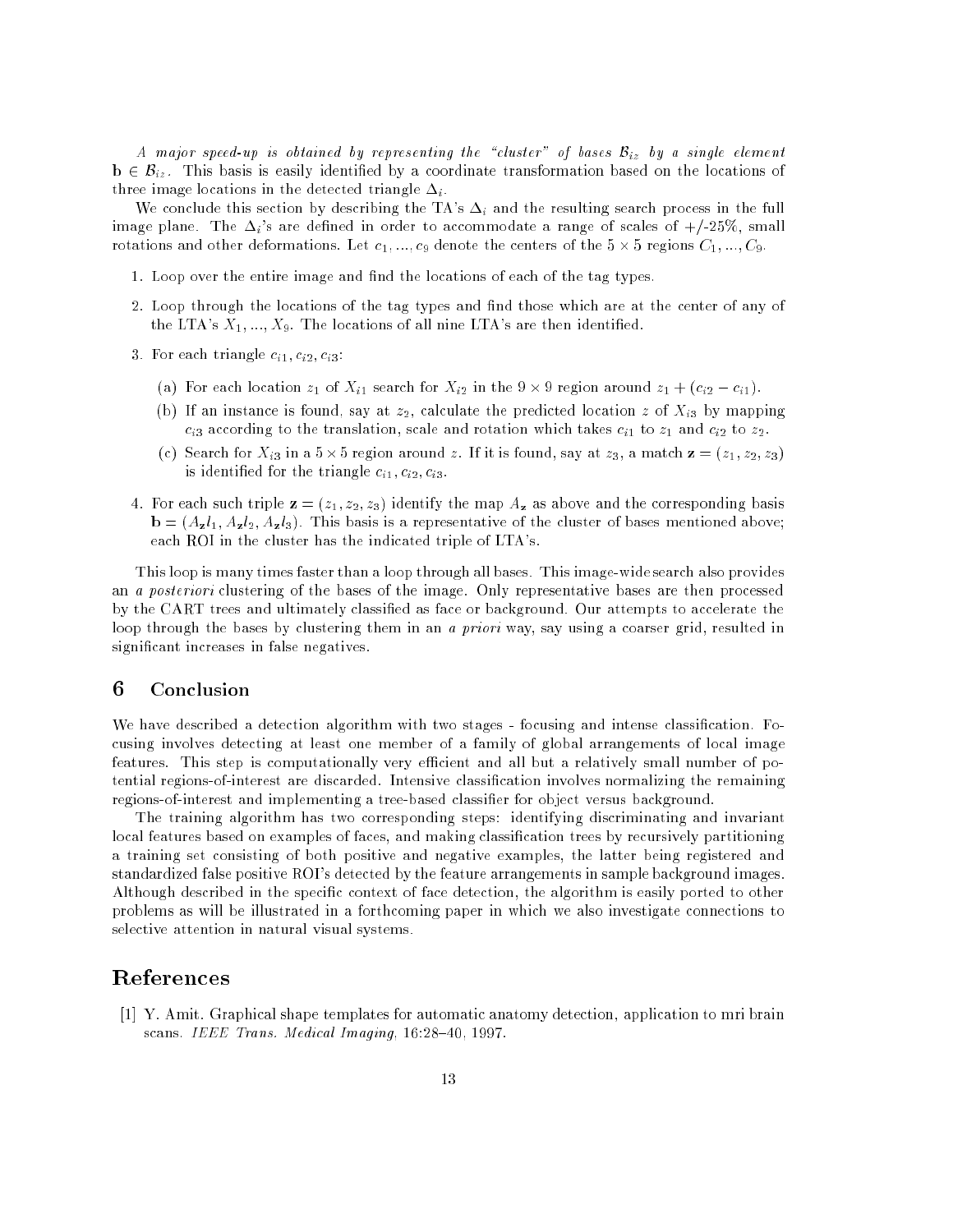- [2] Y. Amit and D. Geman. Shape quantization and recognition with randomized trees. Neural  $Computation, 9:1545-1588, 1997.$
- [3] Y. Amit, D. Geman, and K. Wilder. Joint induction of shape features and tree classifiers. IEEE Trans. PAMI, 19(11), 1997.
- [4] M. Bichsel. Strategies of robust object recognition for the automatic identification of human faces. Technical report, ETH-Zurich, 1991.
- [5] L. Breiman, J. Friedman, R. Olshen, and C. Stone. Classication and Regression Trees. Wadsworth, Belmont, CA., 1984.
- [6] M.C. Burl, T.K. Leung, and P. Perona. Face localization via shape statistics. In Proceedings, International Workshop on Automatic Face and Gesture Recognition, pages 154-159, 1995.
- [7] A. J. Colmenarez and T. S. Huang. Face detection with information-based maximum discrimination. In Proceedings, CVPR, pages 782-787. IEEE Computer Society Press, 1997.
- [8] T. F. Cootes and C. J. Taylor. Locating faces using statistical feature detectors. In Proceedings, Second International Conference on Automatic Face and Gesture Recognition, pages 204-209. IEEE Computer Society Press, 1996.
- [9] C. C. Han, H. Liao, L. Yu, and L. Hua. Fast face detection via morphology-based pre-processing. Technical report, 1996.
- [10] R. Hoogenboom and M. Lew. Face detection using local maxima. In Proceedings, Second International Conference on Automatic Face and Gesture Recognition, pages 334-339. IEEE Computer Society Press, 1996.
- [11] J. Huang, S. Gutta, and H. Wechsler. Detection of human faces using decision trees. In Proceedings, Second International Conference on Automatic Face and Gesture Recognition, pages 248{252. IEEE Computer Society Press, 1996.
- [12] A. Jecquin and A. Eleftheriadis. Automatic location tracking of faces and facial features in video sequences. In Proceedings, International Workshop on Automatic Face and Gesture Recognition, Zurich, 1995.
- [13] T. Maurer and C. von der Malsburg. Tracking and learning graphs and pose on image sequences of faces. In Proceedings, Second International Conference on Automatic Face and Gesture Recognition, pages 176-181. IEEE Computer Society Press, 1996.
- [14] E. Osuna, R. Freund, and F. Girosi. Training support vector machines: an application to face detection. In *Proceedings, CVPR*, pages 130–136. IEEE Computer Society Press, 1997.
- [15] A. Pentland, B. Moghaddam, and T. Starner. View-based and modular eigenspaces for face recognition. In Proceedings, Computer Vision and Pattern Recognition  $94$ , pages 84-91, 1994.
- [16] H. A. Rowley, S. Baluja, and T. Kanade. Human face detection in visual scenes. Technical Report CMU-CS-95-158R, School of Computer Science, Carnegie Mellon University, 1995.
- [17] K. K. Sung and T. Poggio. Example-based learning for view-based human face detection. Technical Report A.I Memo 1521, Artificial Intelligence Laboratory, M.I.T, 1994.